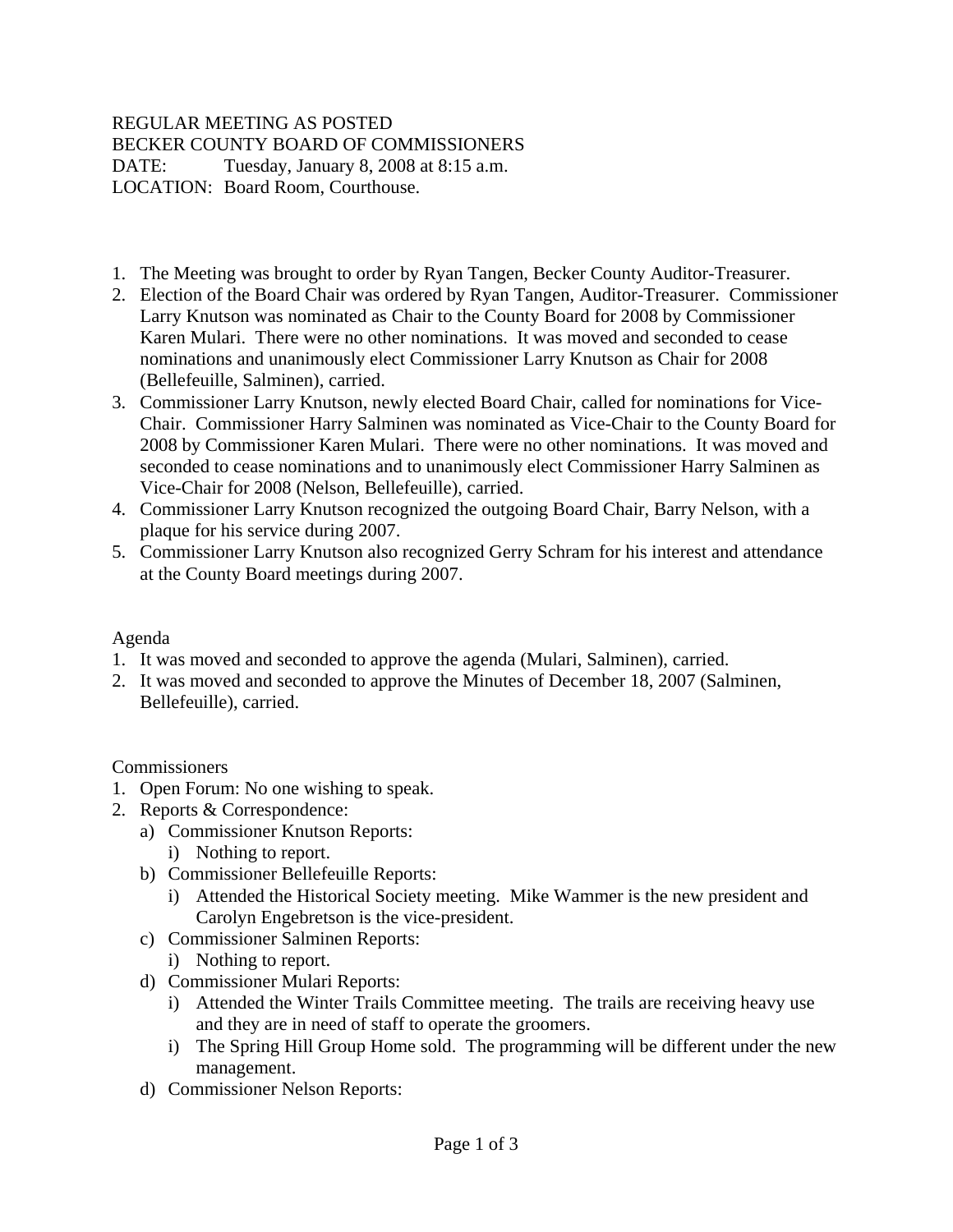- ii) The parking lot is progressing. Becker County closed on the 1020 Lake Avenue house on December 31<sup>st</sup>. Commissioner Nelson has been in contact with representatives of the Berean Baptist Church regarding demolition schedules.
- iii) On January  $11<sup>th</sup>$  bids for the Court House remodel project will be requested. The bids will not include service to the Public Library.
- 3. It was moved and seconded to appoint James Kovala to the Planning Commission District 1 which expired in 2007 (Knutson, Nelson), carried.
- 4. It was moved and seconded to appoint John Lien to the Planning Commission District 3 which expired in 2007 (Mulari, Nelson), carried.
- 5. It was moved and seconded to appoint Al Chirpich to the Becker County Board of Adjustments District 1 which expired in 2007 (Knutson, Nelson), carried.
- 6. It was moved and seconded to appoint Kip Moore to the Becker County Board of Adjustments District 5 which expired in 2007 (Nelson, Mulari), carried.
- 7. It was moved and seconded to appoint Steve Spaeth to the Becker County Board of Adjustments Member at Large which expired in 2007 (Salminen, Nelson), carried.
- 8. It was moved and seconded to re-appoint John Bellefeuille Board Member to the Western Area City County Cooperative (WACCO) (Nelson, Mulari), carried.
- 9. It was moved and seconded to appoint Larry Knutson Alternate Board Member to the Western Area City County Cooperative (WACCO) (Nelson, Mulari), carried.

Auditor-Treasurer

- 1. It was moved and seconded to approve Resolution 01-08-1A, 2008 Newspaper Bid to the Detroit Lakes Tribune (Bellefeuille, Salminen), carried.
- 2. It was moved and seconded to approve Resolution 01-08-1B, City of Callaway Tax Forfeit Purchase of Parcel Number E48.7003.090 restricted to a public parking lot for the Community Center (Salminen, Mulari), carried.

Finance Committee Minutes

- 1. It was moved and seconded to approve the Claims (Nelson, Mulari), carried.
- 2. It was moved and seconded to approve the Summary of Claims from 12-28-07 (Salminen, Mulari), carried.
- 3. It was moved and seconded to approve the Garbage Collection Contract with Detroit Disposal for \$681.27 per month (Salminen, Bellefeuille), carried.
- 4. The November cash comparison and investment summary were presented.
- 5. The current employee reimbursement policy for expenses incurred while completing County business will be reviewed and a recommendation returned.

## Assessor

1. It was moved and seconded to approve the abatement for parcels 04.0076.000 for \$826 and 04.0046.000 for \$392 in Callaway for 2007 (Mulari, Salminen), carried.

Emergency Management

1. It was moved and seconded to approve the Regional Radio Board Joint Powers Agreement pending County Attorney approval (Nelson, Mulari), carried.